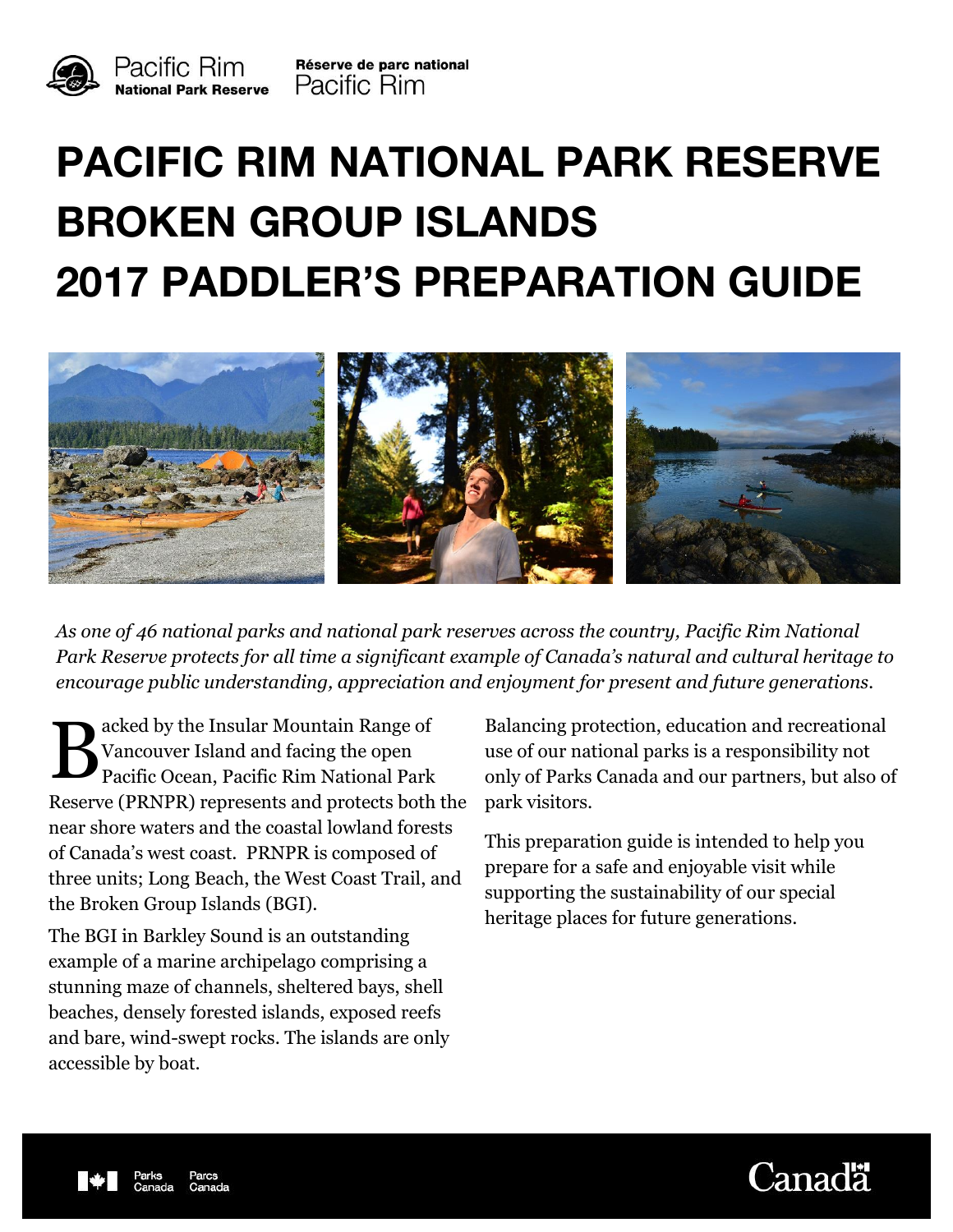## **FIRST NATIONS**



The traditional territories of the Nuuchah-nulth First Nations encompass the Broken Group Islands. The islands contain many sites of spiritual and cultural significance for the

Tseshaht and Hupacasath First Nations. Disturbing, destroying or removing natural and cultural artifacts is strictly prohibited without prior written permission or licences.

There are First Nation reserve lands on Effingham, Nettle, and Keith Islands. Day visitors are welcome at Keith Island. Written permission from the appropriate First Nation is required prior to landing on Effingham and Nettle reserve lands. Boaters are asked to refrain from tying up to the wharfs on Nettle Island.

## **CLIMATIC INFLUENCE**

The BGI enjoys a moderate maritime climate of cool foggy summers and mild wet winters with an average annual precipitation of 330 centimeters (130 inches). This climate encourages an abundance of life both in the water and on the land. No other temperate region on earth has a more bountiful, diverse, intertidal zone than North America's nutrient-rich Pacific coast. The mild climate also encourages the lush growth of temperate rainforest dominated by coniferous tree species such as Sitka spruce, western hemlock and western red cedar.

# **PREPARATION INFORMATION**

Is your party ready for a trip to the BGI? Long known as the "Graveyard of the Pacific", this area abounds with potential hazards. Though marine navigation techniques and tools have improved since the title was bestowed, the area's hazards remain. Trip preparation is a crucial element of any visit to the BGI. Your ability to recognize and evaluate hazards is key to determining the risk you and your group are taking. To have a safe experience, your party's knowledge, skills and equipment must meet or exceed the challenges of this environment.

#### **You and your group must be able to:**

- plot a course by chart and compass;
- pilot your vessel(s) safely in fog;  $\bullet$
- read weather patterns and signs, obtain and interpret up-to-date marine weather forecast;  $\bullet$
- assess water hazards that vary with tide, sea state and weather;  $\bullet$
- interpret tide tables;
- competently handle your boat if caught in adverse conditions (some crossings may take 3 or more hours and weather conditions can change in a matter of minutes);  $\bullet$
- perform a group rescue and self-rescue;
- camp in prolonged windy and rainy conditions;  $\bullet$
- call for help; and  $\bullet$
- administer first aid.  $\bullet$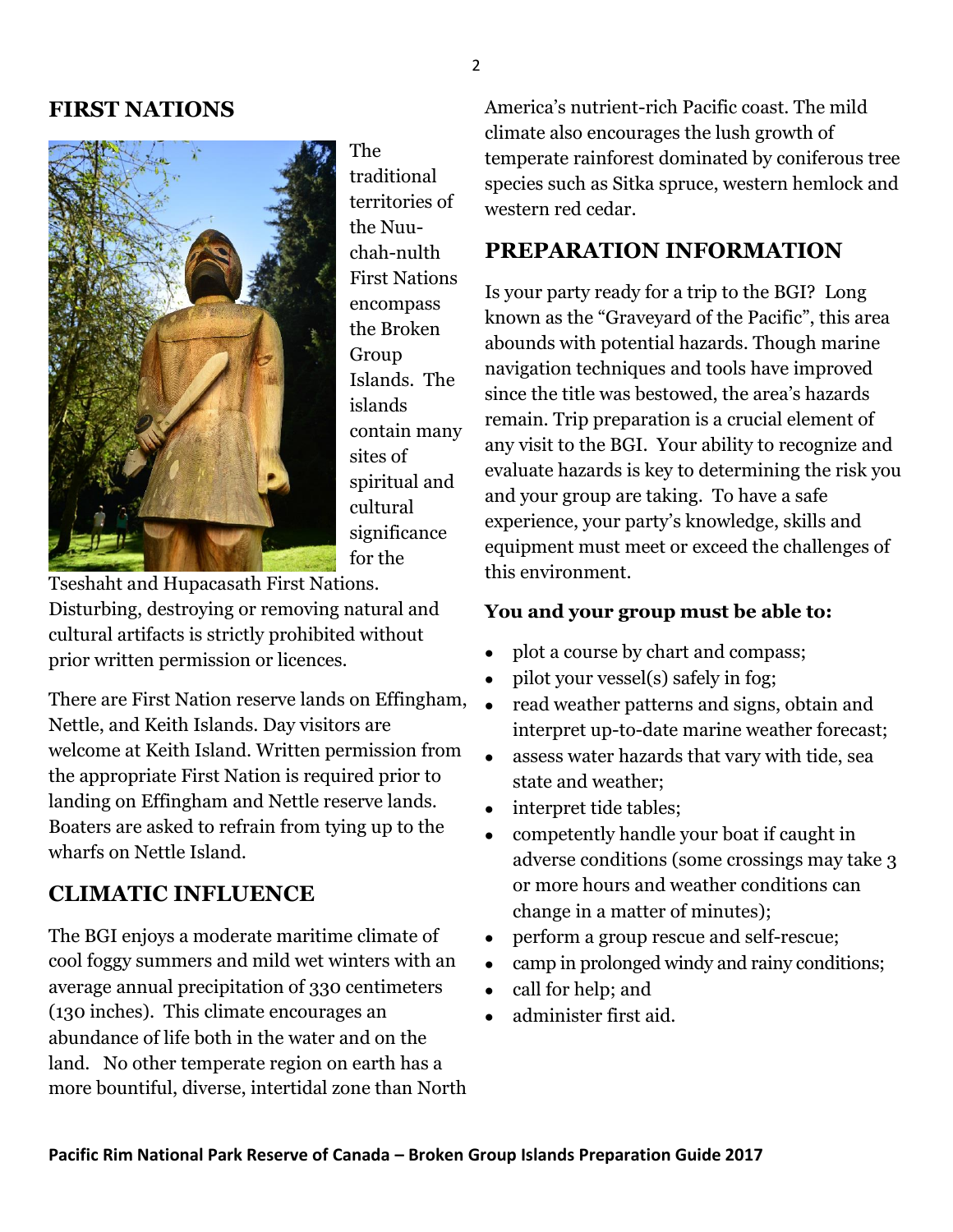## **CUSTODIAL GROUPS**

Groups that are affiliated with an institution, and have at least one person below the age of majority who is not accompanied by his/her parent or guardian, have special considerations when kayaking and/or canoeing in Pacific Rim's marine waters. These groups are required to obtain in advance, and carry with them, a restricted activity permit issued by Pacific Rim National Park Reserve.

Please contact the national park reserve staff prior to arrival for information and appropriate permits.

## **PARKS CANADA PRESENCE**

The BGI is patrolled by the Tseshaht Beachkeepers throughout the summer months to maintain camping areas, provide information and interpretation services, check permits, and assist Parks Canada staff in a variety of ways.

*Note: Due to weather and/or operational concerns, the Broken Group Islands, or portions of it, may not be accessible to the public.*

## **ACCESS**

#### **Road Access:**

Paddlers can park and launch kayaks from the Toquaht Nation's Secret Beach Campground and Kayak Launch. For more information regarding fees and directions please refer to the Secret Beach Campground and Kayak Launch contact information in the *Other Services* section on page 9.

#### **Drop off by marine transport:**

Transport companies with valid PRNPR business licenses are permitted to drop clients off throughout the islands (excluding designated camping areas).

With permission from the Tseshaht First Nation Beachkeepers, Keith Island has a dock, outhouse and sheltered area to facilitate drop off and pick up.

See *Other Services* on page 9 for Beachkeeper and marine transport companies' contact information.

Lady Rose Marine Services Limited carries paddlers and their boats on a scheduled basis to the protected waters just north of the BGI. See *Other Services* on page 9 for their contact details.

**Paddling** from Bamfield or Ucluelet is *not recommended* due to the exposed passages of Imperial Eagle and Loudon Channels.

**Kayak rentals** are available from operators based in the nearby communities.

**Commercial companies** must have a PRNPR business licence if operating in the BGI. Carefully select a company that meets the needs of your group. Visit our website or contact Parks Canada for a list of commercial operators that hold valid Parks Canada business licences.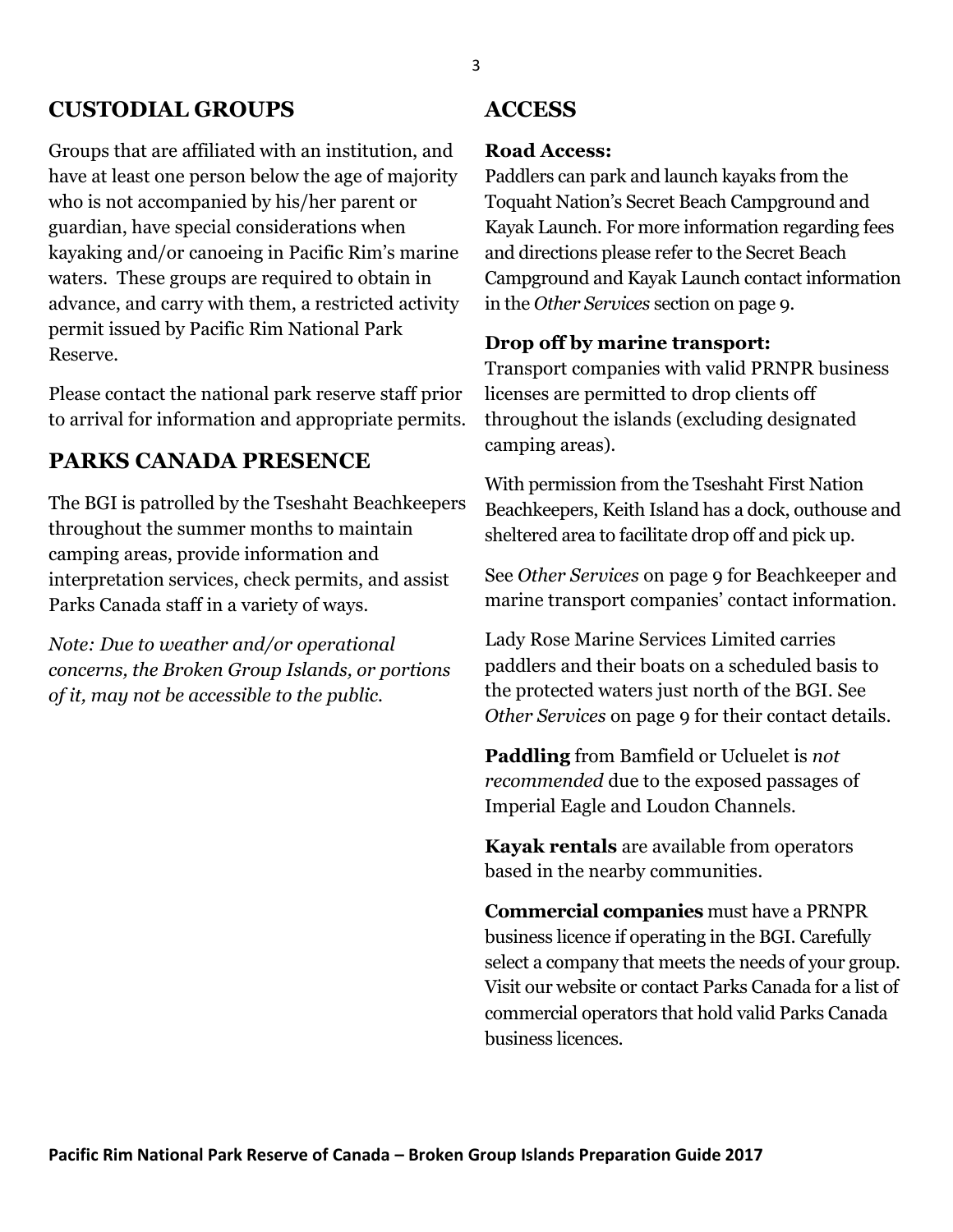# **CAMPING**

## **Camping in the High Season**

Peak visitation occurs in the BGI from July through August. Campers arriving in this period can expect to share camping areas with many other visitors. To avoid peak season crowds, try camping between May and June, or in September.

## **Camping Regulations**

- Camping in the BGI must be within the designated camping areas on Hand, Turret, Gibraltar, Willis, Dodd, Clarke, and Gilbert Islands. Check your chart for their exact locations
- Maximum stay in the BGI is 14 days.  $\bullet$
- Maximum stay at any one camping area is 4 nights.  $\bullet$
- Maximum group size is 12. Groups larger than 12 people must split into smaller groups and occupy designated campsites on different islands. This applies to private, commercial, and non-profit groups.  $\bullet$
- Dogs are prohibited. Pets disturb wildlife, interfere with other visitors' enjoyment of the area and can introduce disease to island wildlife.  $\bullet$
- National park regulations are enforced.  $\bullet$

#### **Camping Permits and Fees**

- Anyone camping in the BGI must have a camping permit.
- Camping fees are \$9.80 per person per night from May through September.
- Camping permits are available in person from the following locations (credit, debit and cash accepted):
	- o Toquaht Nation's Secret Beach Campground and Kayak Launch
- o Pacific Rim Visitor Centre located at the Tofino-Ucluelet junction
- o Alberni Valley Chamber of Commerce
- o Parks Canada Administration Office across from Green Point Campground
- Camping permits are also available from Parks Canada by phone at 250-726-3500, Monday through Friday –  $8AM$  to  $4PM$ . If calling to order by phone please ensure that you have your travel dates, number of people in your party, number of nights you are planning, and your credit card information.  $\bullet$
- Contact Parks Canada for up-to-date fee schedules prior to your departure. Fees may change at any time.

#### **Consider the Needs of other Campers**

- This is a wilderness setting: refrain from using generators, stereos or air compressors.
- Leave space between you and your neighbour.  $\bullet$
- Cook away from neighbouring tents.  $\bullet$
- Neither private nor guided groups may reserve campsites.  $\bullet$

#### **Your Impacts on the Environment**

Parks Canada strives to manage activities within the national park reserve to protect the natural and cultural heritage of the area. Your appropriate, respectful behaviour (low impact camping) will not only lead to a safe and rewarding experience but will also contribute to a healthy, functioning ecosystem. Parks Canada, First Nations and visitors' collective actions will ultimately ensure that future generations can appreciate and enjoy this special place. When you leave a camping area, ensure the area is in at least as pristine a condition as when you found it.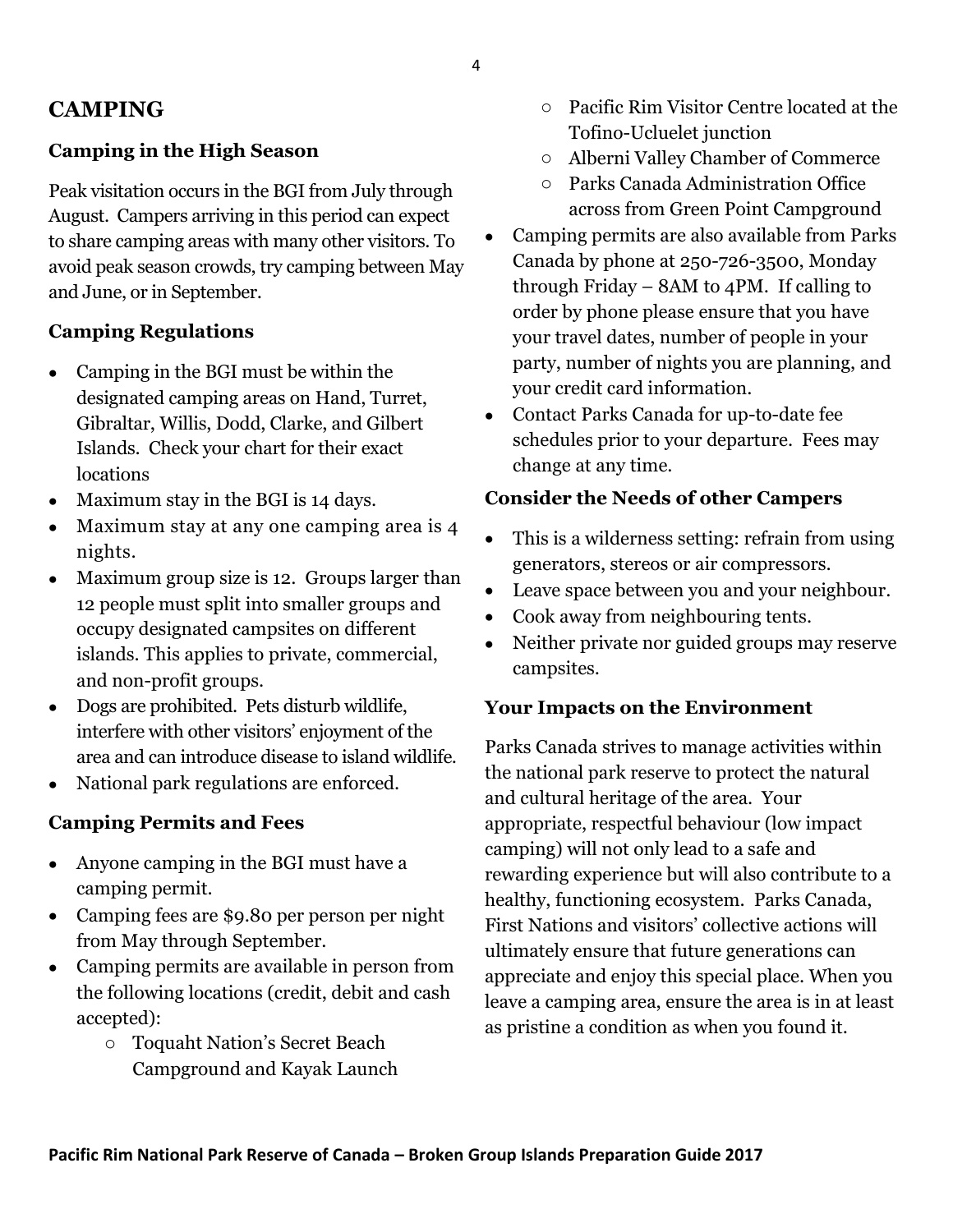#### **Tips:**

- Use biodegradable soap.
- Use ropes (not nails) to hang tarps etc.  $\bullet$
- Remove all ropes. Disassemble primitive furniture and structures before departing.  $\bullet$
- Leave all vegetation as you find it. A rare lichen, the seaside centipede lichen, has been found in the BGI. Breaking lower branches from trees could have a devastating impact on the species.
- Store food and garbage securely, either inside kayak hatches or in rodent and crowproof containers. You are living with wildlife in the islands.  $\bullet$
- Pack out all garbage. There is no garbage pick up in the BGI.
- Use solar composting outhouses for bodily waste only. They are not compost piles for food scraps.
- Do not dig trenches around tents and when leaving, replace rocks that have been used to secure tent pegs.  $\bullet$
- Use a camp stove rather than a fire for cooking.  $\bullet$
- Keep fires to a minimum, always below high tideline, and never in the forest. Do not burn wood any thicker than your wrist and ensure the fire has burned out completely before you leave the area. Never abandon a fire: smouldering fires have ignited, burning the ancient rainforest.  $\bullet$
- Assess the area for dangerous trees before setting up camp.  $\bullet$

## **Campground Hardening and Rehabilitation**

Parks Canada performs restoration work to protect exposed shell middens, bare roots and mineral soils on the campground islands. Please respect any fencing or signage you may encounter.

# **HAZARDS AND REGULATIONS**

To help you maximise the enjoyment and safety of your trip below are some hazards and responsibilities your entire party should be aware of before setting out:

**Weather:** Strong winds can funnel through channels. Winds tend to rise in the late morning and drop in the evening. Travel through Loudon and Imperial Eagle Channel by kayak, canoe and small craft is not recommended. During fair weather, winds blow predictably from the west and northwest. Winds are from the southeast just before and during adverse weather. However, there are always exceptions to wind and weather patterns. Wind-generated waves, especially those influenced by currents, can make for extremely rough or hazardous paddling and small craft handling. Boaters should plan on moderate to severe chop in Coaster Channel during the middle of the day, particularly when it is hot and sunny. Travel through Coaster Channel when winds are light (generally early morning). Heavy wind, rain, fog, and strong tidal currents here can be extremely dangerous. Knowledge of navigation, boat handling, wilderness survival, weather patterns and signs, is essential for travel and camping in the area.

**Sea State:** Large ocean swell (long distance ocean-generated waves), steep chop (local windgenerated waves), tidal currents, cold water; all pose potential problems for boaters.

**Seascape:** A maze of islands, islets, reefs, submerged rocks, and surge channels can be difficult to navigate at any time, but are particularly dangerous in ocean swell or limited visibility.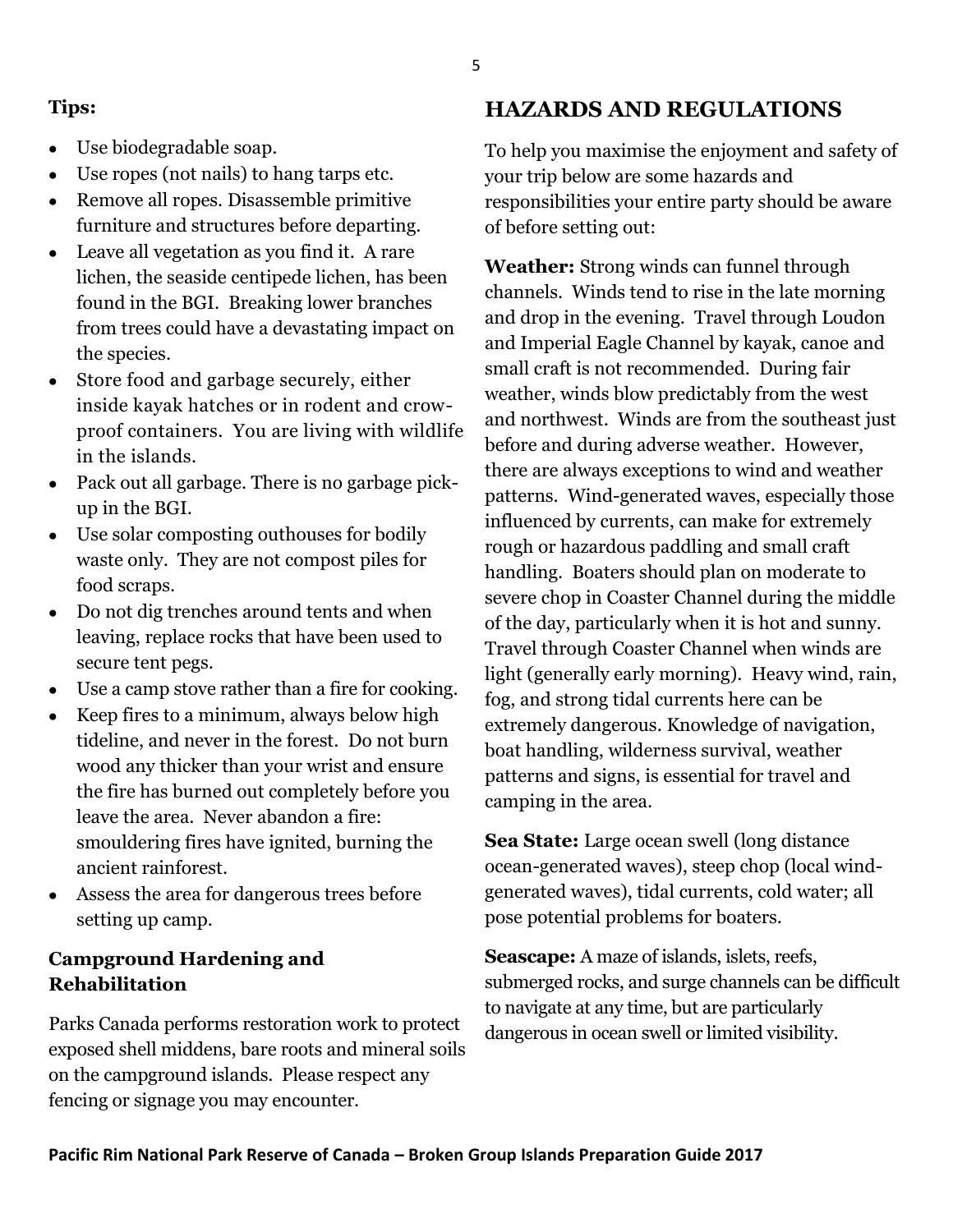**Marine Traffic:** Kayaks, sailboats and motorboats all use the BGI. Motorized vessels often cannot see paddlers nor are they visible on radar. Know your responsibilities. All marine traffic is subject to marine collision regulation. Contact The Boating Safety Info Line for details. See *Other Services* for their contact information.

**Hypothermia:** Hypothermia is the lowering of the core body temperature below a safe level causing the body to lose the ability to generate heat and is a major killer of outdoor recreationists. Boaters beware; body heat is lost 25 times faster in water than in air. The maximum survival time in 10ºC water is 2-3 hours. The water temperature in Barkley Sound ranges from 7-15ºC. Know how to prevent, identify and treat hypothermia.

**Stinging plants and insects** are present on the islands.

**Group Travel:** The following represent best practices for group travel:

- Travel in a group of three or more boats to facilitate rescue and emergency response. Selfrescue may be the difference between life and death.  $\bullet$
- Be prepared for a capsized or damaged boat; more importantly, avoid situations that may be hazardous.  $\bullet$
- Stay within normal talking distance of one another and follow shorelines where possible.  $\bullet$
- Know the abilities (mental and physical) of each member of your group and plan accordingly.  $\bullet$
- Travel at the speed of the slowest group member.  $\bullet$
- Regularly assess the condition of group members.  $\bullet$
- Alcohol, wilderness settings, and water transport do not mix.  $\bullet$
- Personal hygiene while camping can be challenging; wash hands frequently.  $\bullet$

**Freshwater:** Freshwater sources are unreliable in Barkley Sound; bring all the potable water your group requires. We recommend 4-6 litres per person, per day.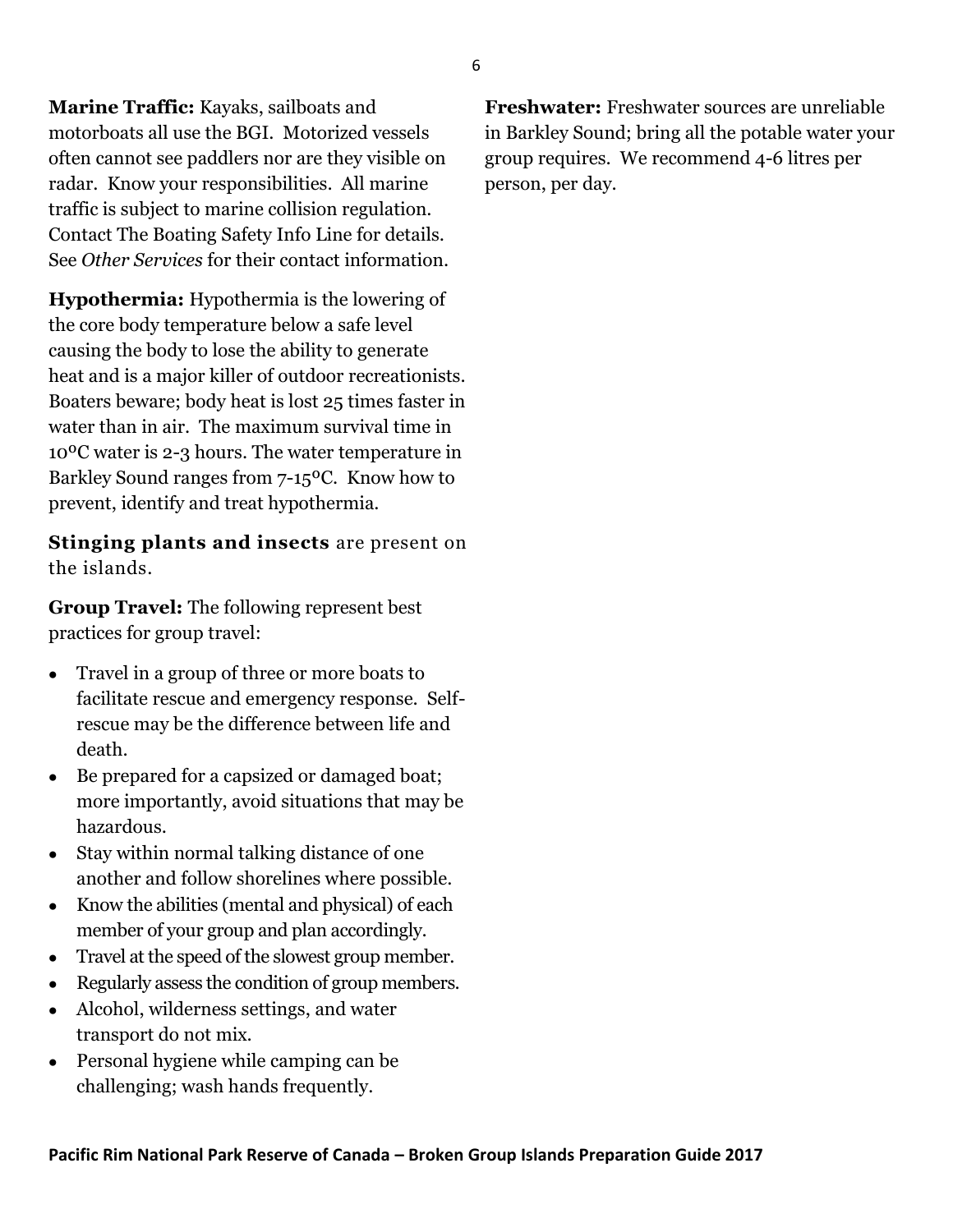# **LIVING WITH WILDLIFE**

Viewing wildlife while in the BGI is exciting. Please remember that you have responsibilities as well as opportunities when you encounter wildlife.

**Bare Campsite Program:** *leave no food items or other attractants, such as food packaging, toothpaste, soap, dish rags/scrubbers and pots/pans unattended.*  Scavenging animals such as crows, deer, rodents, raccoons and even wolves are efficient and creative scavengers. *Secure food and other attractants in tightly closed containers when not in immediate use.* 

**Black bears, wolves and cougars are in the BGI.** To avoid a dangerous encounter with wildlife *stay alert and watch for signs of recent activity*. Keep these points in mind:

- Keep children close to you.
- If you encounter a predator:
	- o Face the animal and retreat slowly, giving them an avenue of escape.
	- o Do not run or play dead.
	- o If the animal does not leave or approaches, try to scare it away by appearing big and aggressive: shout, wave a stick/paddle or throw rocks.
	- o In the unlikely event of an attack fight back; target the eyes and nose.

**Sea lions, seals and whales are frequently sighted.** There are established guidelines for viewing marine wildlife, these guidelines require boaters, including kayakers, to keep a minimum distance from all marine wildlife. For federal guidelines referring to marine mammal viewing, contact the Department of Fisheries and Oceans (DFO) (see contact section).

*Note: sea lions are known to carry a disease called leptospirosis that can be transferred to humans. Accordingly, never touch a marine mammal, dead or alive.* 

# **MARINE HARVESTING IN PRNPR**

Are you thinking of catching or harvesting finfish, shellfish or other marine creatures? *Please note that the national park reserve is a voluntary no-harvest zone.* The national park reserve was established to protect the diversity of life in this area for present and future generations. With your help, Parks Canada can protect both the marine and the terrestrial environment.

Harvest limits are reduced within PRNPR. If you are harvesting you must carry the appropriate licenses (Tidal Waters Sports Fishing Licence) and follow the DFO regulations and closures.

As of August 14th, 2002, DFO permanently closed a large section of the BGI to fin-fishing. This area is now a Rockfish Conservation Area (RCA). Consult DFO for details of this closure.

**Naturally occurring toxins** such as Paralytic Shellfish Poisoning (PSP) - or "red tide" - have been found in the shellfish in Barkley Sound (e.g. clams, oysters and scallops). When humans consume contaminated shellfish, symptoms can vary from a mild tingling of the lips and tongue, to paralysis and death. Shellfish harvest openings and closures are based on rigorous monitoring procedures by DFO (see contact section).

**Boating near caves and cliffs** impacts nesting seabirds and is hazardous. Stay well away from these features. Regulations prohibit entry into caves.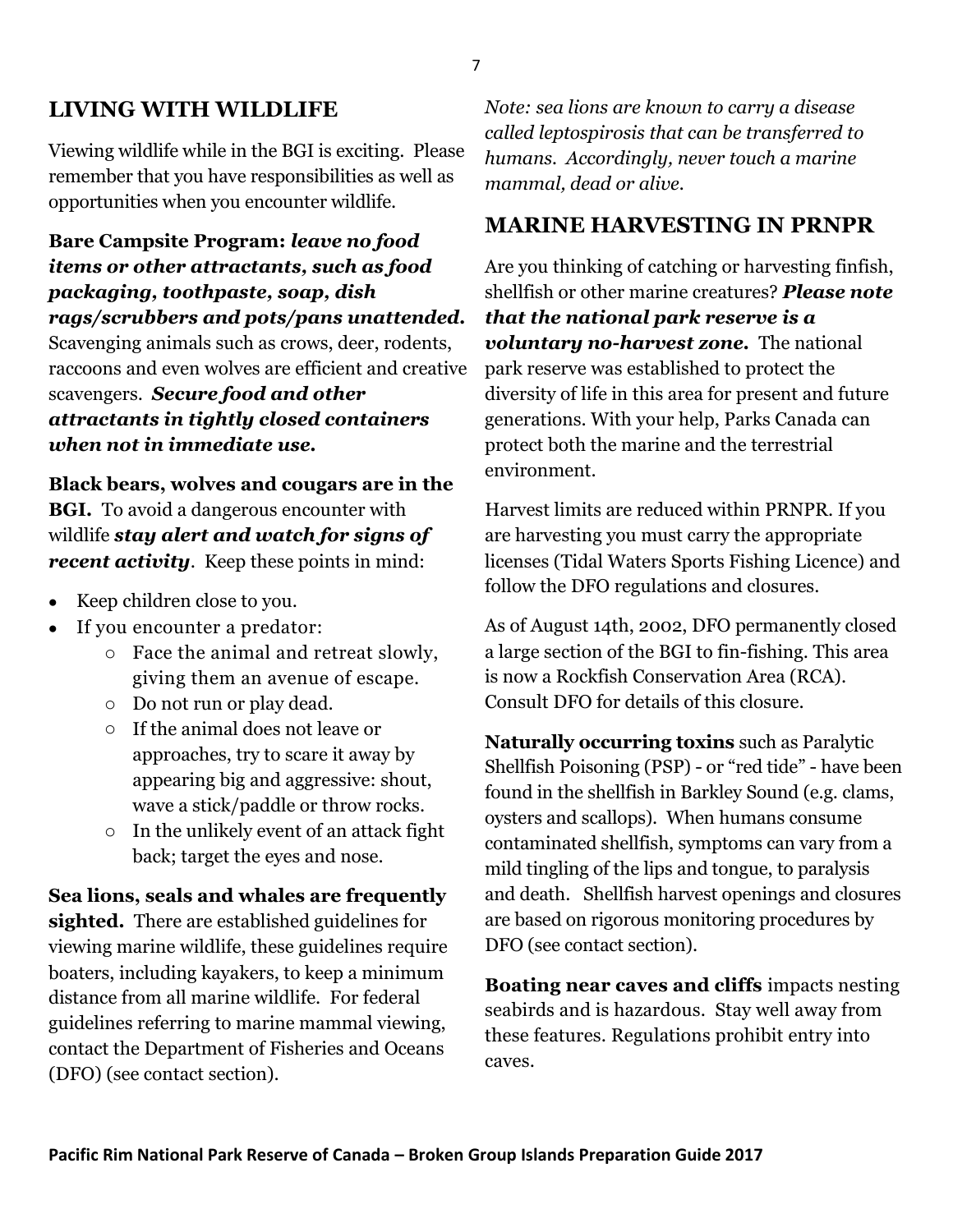# **TRIP PLAN**

File a trip plan before you leave for the BGI backcountry, with a reliable person and upon completion of your trip, inform your contact that you are out of the backcountry.

## **A trip plan should be in writing and include:**

- The number of people in your group;
- Trip length in days;  $\bullet$
- Arrival and departure times and dates;  $\bullet$
- Specific route plans;  $\bullet$
- Camping plans;
- Tent: number, make/model/colour of tent;  $\bullet$
- If applicable, vehicle licence #, make/model/colour and location;  $\bullet$
- If applicable, the make and colour of each vessel.  $\bullet$

## **EQUIPMENT**

## **Regulated equipment:**

See Canada Coast Guard *Safe Boating Guide* or contact *Office of Boating Safety* for equipment that must be carried on board your vessel.

## **Recommended equipment:**

- Hyrdographic (nautical) charts #3670 and #3671 and a waterproof chart bag
- Canadian Tide and Current Tables (refer to Tofino tables)
- GPS with chart plotter and tide table
- Watch  $\bullet$
- Licenced marine VHF Radio
- Compass
- Cellular phone (check with your carrier for coverage)
- First aid kit  $\bullet$
- Survival kit (e.g. waterproof matches, knife, emergency food, flares and blanket)
- Equipment repair kit  $\bullet$
- Personal Flotation Device (PFD) and whistle  $\bullet$
- Self-rescue aids, paddle floats, towlines  $\bullet$
- Paddling gloves, hat  $\bullet$
- Wetsuit  $\bullet$
- Potable water  $\bullet$
- Stove, fuel and cooking kit  $\bullet$
- Food  $\bullet$
- Knife
- Rope, shock cords  $\bullet$
- Tent with waterproof fly and floor  $\bullet$
- Sleeping bag and insulation pad  $\bullet$
- Waterproof bags  $\bullet$
- Flashlight
- Toiletries (hand sanitizer, sun- and lip-screens)  $\bullet$
- Sunglasses  $\bullet$
- Airtight container for garbage  $\bullet$
- Toilet paper  $\bullet$
- Camera
- Spare paddle  $\bullet$
- Air horn (for scaring wildlife away)
- Pepper spray
- Clothing; choose materials that maintain warmth when wet, dry quickly, can be layered (wool or polypropylene)
- Durable rain gear (test it beforehand)
- Warm hat and gloves  $\bullet$
- Footwear  $\bullet$
- Towels  $\bullet$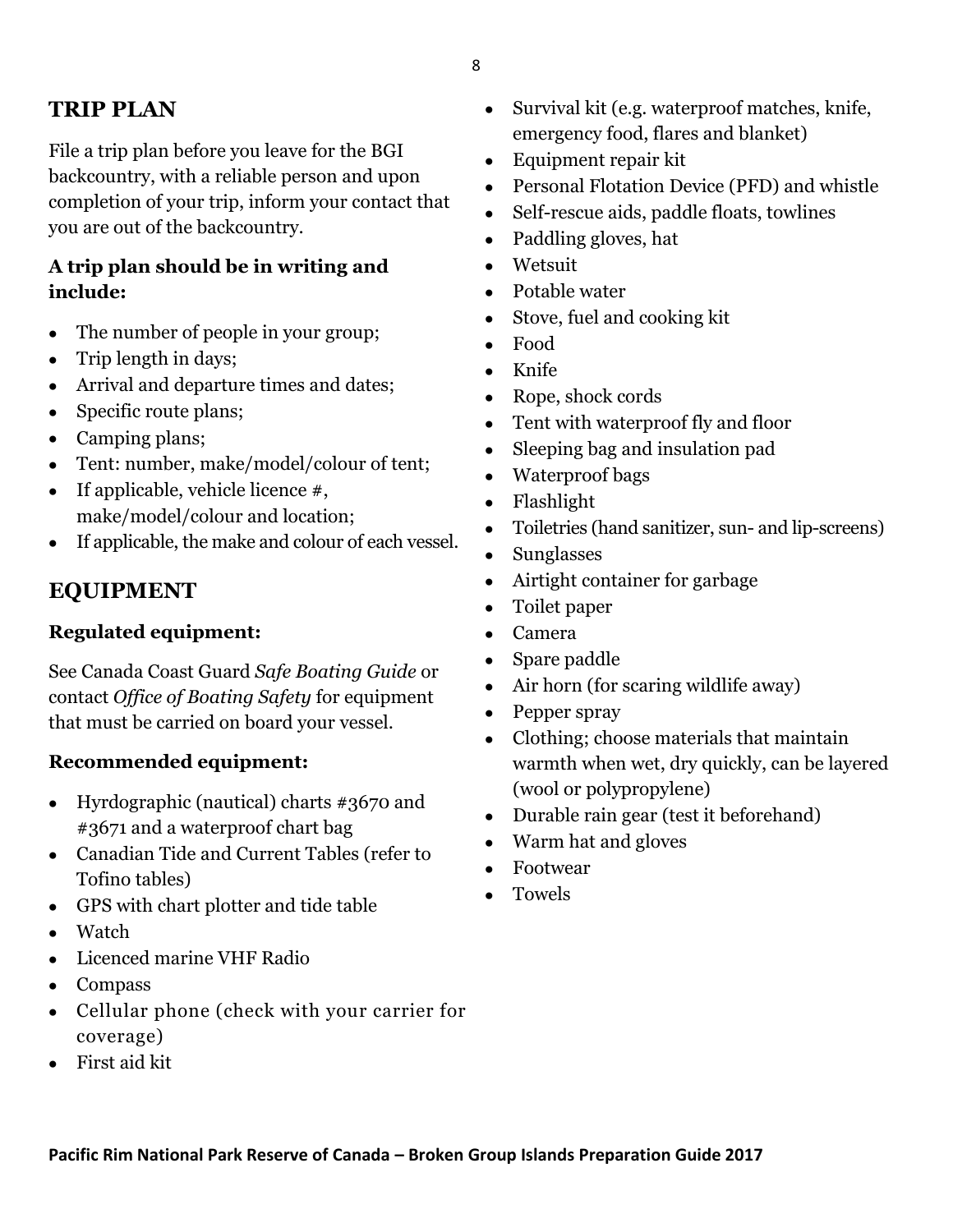| CONTACT PACIFIC RIM NATIONAL PARK RESERVE                                                              |                                                                                                                      |
|--------------------------------------------------------------------------------------------------------|----------------------------------------------------------------------------------------------------------------------|
| Pacific Rim National Park Reserve<br><b>Administration Office</b>                                      | 2040 Pacific Rim Highway<br>P.O. Box 280, Ucluelet, BC VOR 3A0<br>250-726-3500 (year-round)                          |
| Pacific Rim National Park Reserve<br><b>Resource Conservation &amp;</b><br>Park Warden Office          | (24 hours)<br>1-877-852-3100 (toll-free) or<br>1-250-726-3604                                                        |
| Parks Canada Information<br>Pacific Rim Visitor Centre                                                 | 2791 Pacific Rim Highway<br>250-726-4212<br>Open daily May to September                                              |
| Email:                                                                                                 | pacrim.info@pc.gc.ca                                                                                                 |
| Website:                                                                                               | www.pc.gc.ca/pacificrim                                                                                              |
| <b>OTHER SERVICES</b> (subject to change)                                                              |                                                                                                                      |
| Beachkeepers, Tseshaht First Nation                                                                    | 1-250-266-0620                                                                                                       |
| Secret Beach Campground and Kayak<br>Launch - Toquaht Nation                                           | 250-726-8349<br>www.secretbeach.ca<br>secretbeach@toquaht.ca                                                         |
| <b>Lady Rose Marine Services</b><br>(Passenger Ferry)                                                  | 250-723-8313 or 1-800-663-7192 (April 1 - Sept 30)<br>www.ladyrosemarine.com<br>(Port Alberni to Bamfield/Ucluelet)  |
| Nuu-chah-nulth First Nations<br><b>Tribal Council</b>                                                  | 1-877-677-1131 or 250-724-5757<br>www.nuuchahnulth.org                                                               |
| Alberni Valley Chamber of Commerce                                                                     | 2533 Redford Street<br>Port Alberni, BC V9Y 7L6<br>250-724-6535<br>office@albernichamber.ca                          |
| <b>Bamfield Chamber of Commerce</b><br>Bamfield Centennial Park & Campground<br>and Information Center | 250-728-3006<br>info@bamfieldchamber.com<br>www.bamfieldchamber.com                                                  |
| <b>BC</b> Ferries                                                                                      | 1-888-223-3779 or 250-386-3431 (international)<br>*BCF on cell<br>www.bcferries.bc.ca (Vancouver, Victoria, Nanaimo) |